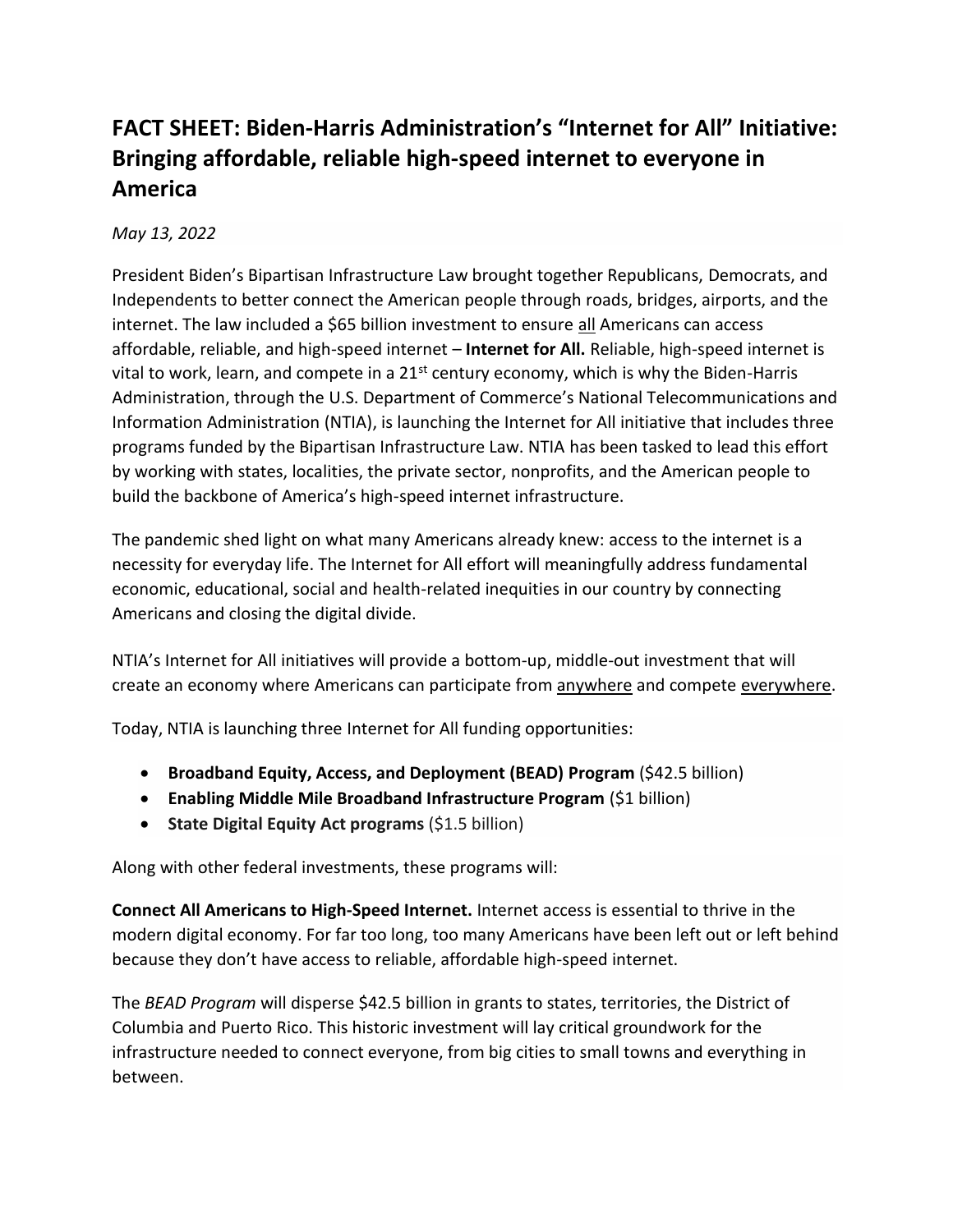The *Enabling Middle Mile Broadband Infrastructure Program* will fund projects that increase local competition and innovation and create a more reliable connection for underserved communities across the country.

**Close the Digital Divide.** Beyond lacking access, many people in communities across the nation can't afford Internet service, or they don't have the skills necessary to effectively use the Internet or a connected device.

That's why the *BEAD Program* will support planning, mapping, equity, and adoption projects. States and other eligible participants in the program will be required to submit a five-year action plan detailing their plan to connect all of their residents. These plans must be developed in collaboration with local and regional entities, so that everyone in America is included.

Additionally, the launch of the *State Digital Equity Planning Grant Program* kicks off a series of *Digital Equity Act* steps that will invest \$1.5 billion to heighten adoption and use, like digital literacy training, for those who need it most, including communities of color, rural communities, and older Americans.

**Make the Internet More Affordable.** Internet access is essential to participate in today's economy. For far too long, too many Americans have been left out or left behind because they don't have access to reliable, affordable high-speed Internet.

Connection and reliability don't matter if Americans can't afford the service. The FCC's *[Affordable Connectivity Program](https://www.whitehouse.gov/getinternet/?utm_source=getinternet.gov)* provides \$30 per month, and \$75 per month on Tribal lands, for qualifying households to purchase internet access. However, that funding may not cover the cost of service in many areas. That's why the Administration has engaged with service providers to ensure that low-cost options provide reliable service for \$30 per month or less, so those who are most in need can access the internet and join the economy.

The Bipartisan Infrastructure Law also added an additional \$2 billion to the *Tribal Broadband Connectivity Program* to connect more homes in tribal communities to high-speed Internet services and increase access to programs such as telehealth, distance learning, and affordability services. NTIA has [already started to fund these projects.](https://broadbandusa.ntia.doc.gov/resources/grant-programs/tribal-broadband-connectivity-program)

**Ensure that Children have Access to the Education they Deserve.** During the pandemic, parents and children were asked to work and learn alongside one another at home – but far too many homes didn't have internet access at the speeds and cost necessary to participate.

This created impossible situations, with some parents choosing which child could participate in school on any given day or choosing between their job responsibilities and their children's education. The *BEAD Program* will ensure that every child in America has access to a reliable internet connection at the speeds needed to participate in modern educational programs.